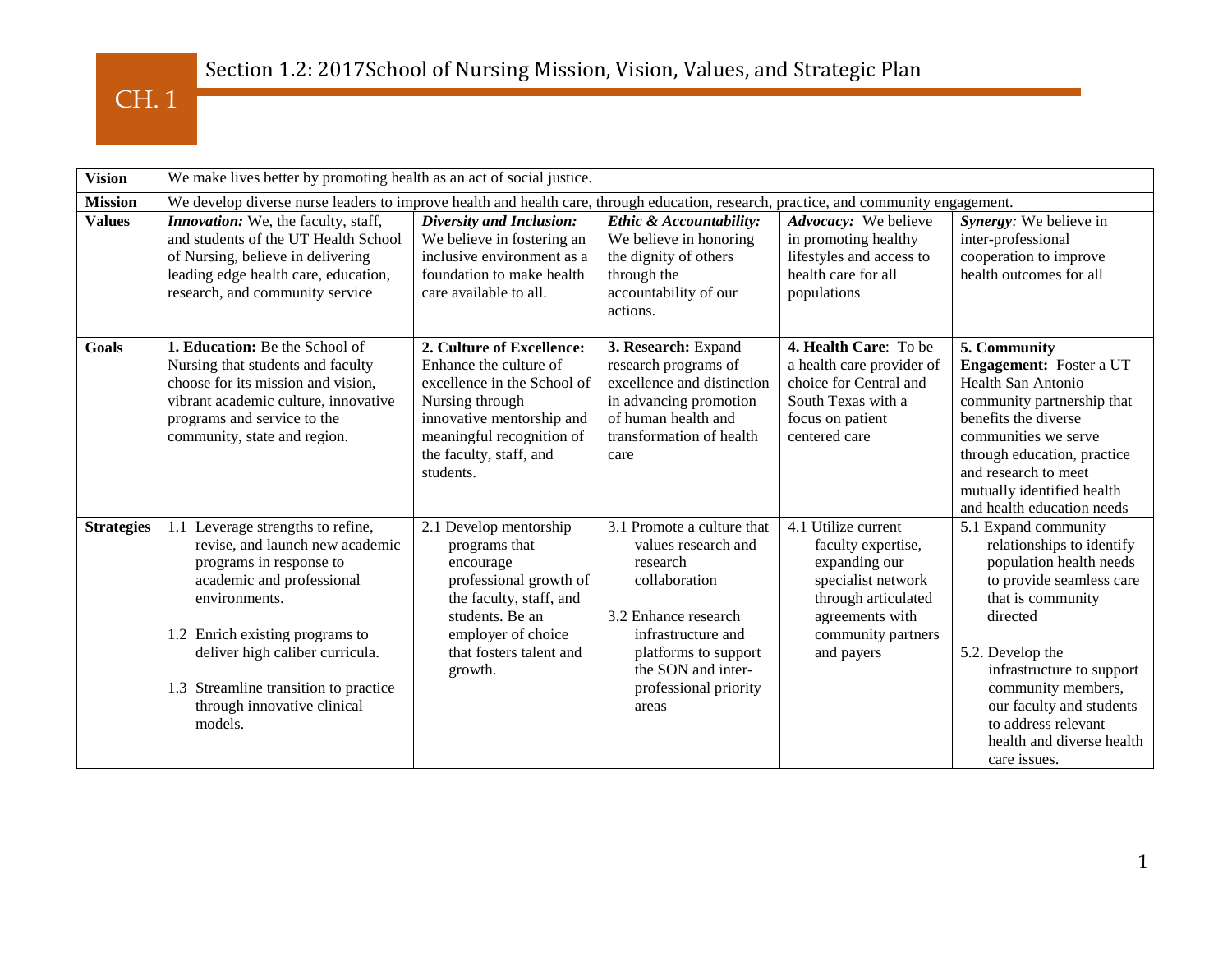

| Goals                        | 1. Education: Be the School of                                                                                                                                                    | 2. Culture of Excellence:                                                                                                                                                                                                                                                                                                                                                                       | 3. Research: Expand                                                                                                                                                                                                                                                                                                                                                                                         | 4. Health Care: To be                                                                                                                                                                                                                                                           | 5. Community Engagement:                                                                                                                                                                                                        |
|------------------------------|-----------------------------------------------------------------------------------------------------------------------------------------------------------------------------------|-------------------------------------------------------------------------------------------------------------------------------------------------------------------------------------------------------------------------------------------------------------------------------------------------------------------------------------------------------------------------------------------------|-------------------------------------------------------------------------------------------------------------------------------------------------------------------------------------------------------------------------------------------------------------------------------------------------------------------------------------------------------------------------------------------------------------|---------------------------------------------------------------------------------------------------------------------------------------------------------------------------------------------------------------------------------------------------------------------------------|---------------------------------------------------------------------------------------------------------------------------------------------------------------------------------------------------------------------------------|
|                              | Nursing that students and faculty<br>choose for its mission and vision,<br>vibrant academic culture,<br>innovative programs and service<br>to the community, state and<br>region. | Enhance the culture of<br>excellence in the School of<br>Nursing through<br>innovative mentorship and<br>meaningful recognition of<br>the faculty, staff, and<br>students.                                                                                                                                                                                                                      | research programs of<br>excellence and distinction in<br>advancing promotion of<br>human health and<br>transformation of health care                                                                                                                                                                                                                                                                        | a health care provider<br>of choice for Central<br>and South Texas with<br>a focus on patient<br>centered care                                                                                                                                                                  | Foster a UT Health San<br>Antonio community<br>partnership that benefits the<br>diverse communities we serve<br>through education, practice<br>and research to meet mutually<br>identified health and health<br>education needs |
| <b>Strategies</b><br>(cont.) |                                                                                                                                                                                   | 2.2 Create events and<br>opportunities to foster<br>caring relationships<br>amongst our School<br>community (Faculty, Staff<br>and Students)<br>2.3 Promote transparent<br>communication<br>2.4 Develop the next<br>generation of nursing<br>faculty, student and<br>staff leaders through<br>continued education,<br>professional<br>development, and<br>high-quality curricular<br>offerings. | 3.3 Conduct research in inter-<br>professional teams<br>focusing on health<br>promotion/wellness,<br>health risk, care<br>coordination/advocacy,<br>and disease case<br>management across the<br>lifespan<br>3.4 Expand health services<br>research to transform<br>population health and<br>healthcare systems<br>through studies of<br>dissemination,<br>implementation, and<br>economic aspects of care. | 4.2 Expand faulty<br>practice by 50%<br>increasing ability to<br>adequately support<br>value based, high<br>quality healthcare to<br>underserved<br>populations<br>4.3 Increase our<br>geographic<br>footprint by<br>growing both<br>primary care and<br>specialist<br>networks | 5.3 Expand community<br>partnerships to co-produce<br>innovative and sustainable<br>models of health care and<br>increase health equity                                                                                         |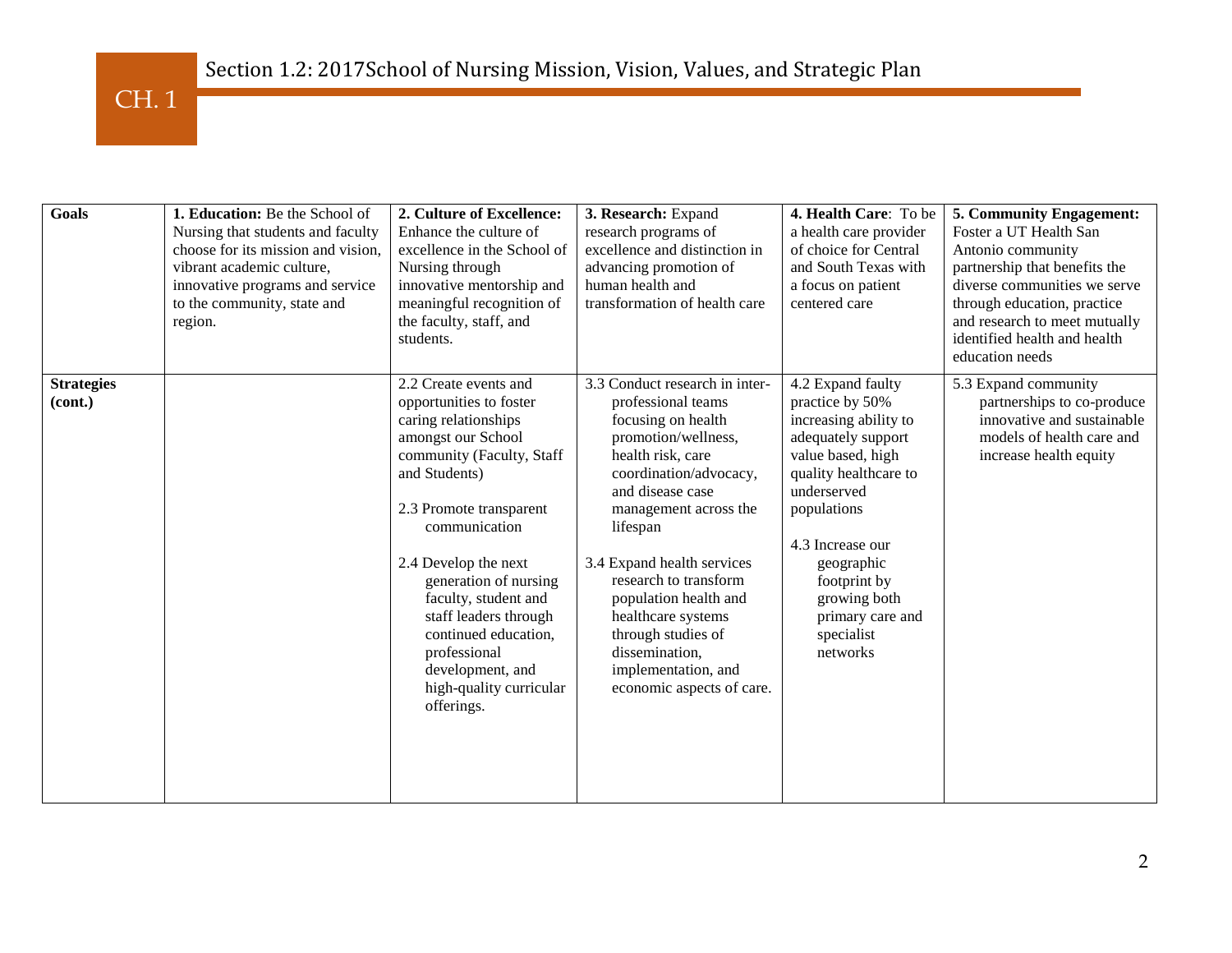## Section 1.2: 2017School of Nursing Mission, Vision, Values, and Strategic Plan

CH. 1

| Goals                        | 1. Education: Be the School of<br>Nursing that students and faculty<br>choose for its mission and vision,<br>vibrant academic culture,<br>innovative programs and service<br>to the community, state and<br>region. | 2. Culture of<br><b>Excellence:</b> Enhance the<br>culture of excellence in<br>the School of Nursing<br>through innovative<br>mentorship and<br>meaningful recognition<br>of the faculty, staff, and<br>students.                                                                   | 3. Research: Expand research<br>programs of excellence and<br>distinction in advancing<br>promotion of human health<br>and transformation of health<br>care | 4. Health Care: To be<br>a health care provider<br>of choice for Central<br>and South Texas with a<br>focus on patient<br>centered care | 5. Community Engagement:<br>Foster a UT Health San<br>Antonio community<br>partnership that benefits the<br>diverse communities we serve<br>through education, practice and<br>research to meet mutually<br>identified health and health<br>education needs |
|------------------------------|---------------------------------------------------------------------------------------------------------------------------------------------------------------------------------------------------------------------|-------------------------------------------------------------------------------------------------------------------------------------------------------------------------------------------------------------------------------------------------------------------------------------|-------------------------------------------------------------------------------------------------------------------------------------------------------------|-----------------------------------------------------------------------------------------------------------------------------------------|-------------------------------------------------------------------------------------------------------------------------------------------------------------------------------------------------------------------------------------------------------------|
| <b>Strategies</b><br>(cont.) |                                                                                                                                                                                                                     | 2.5 Increase recognition<br>programs to<br>celebrate<br>outstanding<br>contributions to the<br>School's mission<br>and vision and the<br>nursing profession<br>as a whole<br>2.6 Sponsor at least 3<br>faculty, staff and<br>students for a<br>national level<br>recognition award. | 3.5 Engage<br>stakeholder/community<br>partners in priority<br>research.                                                                                    |                                                                                                                                         |                                                                                                                                                                                                                                                             |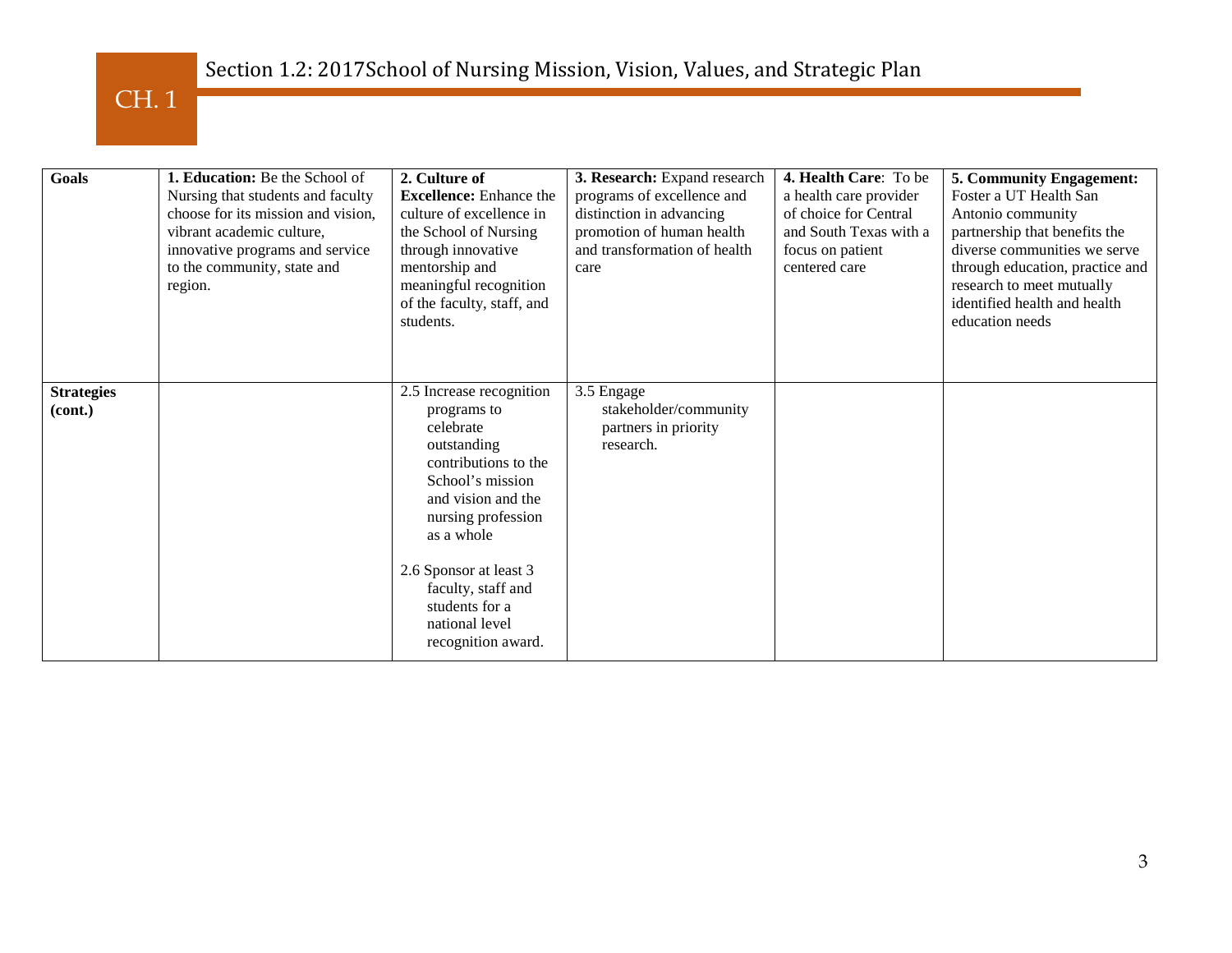| Goals             | 1. Education: Be the School of<br>Nursing that students and faculty<br>choose for its mission and vision,<br>vibrant academic culture,<br>innovative programs and service to<br>the community, state and region.                                                                                                                                                                                                                                                                                   | 2. Culture of Excellence:<br>Enhance the culture of<br>excellence in the School of<br>Nursing through innovative<br>mentorship and meaningful<br>recognition of the faculty,<br>staff, and students.                                                                                                                                                                                                                                                                              | 3. Research: Expand research<br>programs of excellence and<br>distinction in advancing<br>promotion of human health and<br>transformation of health care                                                                                                                                                                                                                                                                                                                                                                                   | 4. Health Care: To be<br>a health care provider<br>of choice for Central<br>and South Texas with a<br>focus on patient<br>centered care                                                                                                                                                                                                                                             | 5. Community Engagement:<br>Foster a UT Health San<br>Antonio community<br>partnership that benefits the<br>diverse communities we serve<br>through education, practice and<br>research to meet mutually<br>identified health and health<br>education needs                                                                                                                                                                                                       |
|-------------------|----------------------------------------------------------------------------------------------------------------------------------------------------------------------------------------------------------------------------------------------------------------------------------------------------------------------------------------------------------------------------------------------------------------------------------------------------------------------------------------------------|-----------------------------------------------------------------------------------------------------------------------------------------------------------------------------------------------------------------------------------------------------------------------------------------------------------------------------------------------------------------------------------------------------------------------------------------------------------------------------------|--------------------------------------------------------------------------------------------------------------------------------------------------------------------------------------------------------------------------------------------------------------------------------------------------------------------------------------------------------------------------------------------------------------------------------------------------------------------------------------------------------------------------------------------|-------------------------------------------------------------------------------------------------------------------------------------------------------------------------------------------------------------------------------------------------------------------------------------------------------------------------------------------------------------------------------------|-------------------------------------------------------------------------------------------------------------------------------------------------------------------------------------------------------------------------------------------------------------------------------------------------------------------------------------------------------------------------------------------------------------------------------------------------------------------|
| <b>Benchmarks</b> | 1.1 Transition the accelerated BSN<br>track to a MSN entry level<br>CNL degree; In year one, a task<br>force will develop a curriculum<br>outline for the degree. (Strategy<br>1.1)<br>1.2 Plan the delivery of a BSN to<br>DNP program; Admit inaugural<br>class in Fall 2018. (Strategy<br>1.1)<br>1.3 Explore the feasibility of<br>offering an MSN with a clinical<br>coordination focus;<br>research<br>In year one, a needs assessment<br>will be conducted and<br>completed. (Strategy 1.1) | 2.1 In year one, determine<br>the number of faculty<br>and staff who self-<br>identify as mentors and<br>ensure they are trained<br>through UT Health<br>offerings. Each year<br>thereafter, increase the<br>number of mentors and<br>create a process by<br>which mentees can get<br>connected with trained<br>mentors. (Strategy 2.1)<br>2.2 Continue to organize the<br>peer mentoring program<br>for students through the<br><b>Student Success Center.</b><br>(Strategy 2.1) | 3.1 80% of faculty with<br>appointments over 50%<br>engaged in<br>research/scholarly projects<br>(broadly defined). (Strategy<br>3.1)<br>3.2 # of sponsored Whole<br>School Colloquium $(3 – 5)$<br>across five years. (Strategy<br>3.1)<br>3.3 50% of SON faculty will<br>participate in each Whole<br>School Colloquium.<br>(Strategy 3.1)<br>3.4 50% of SON students will<br>participate in each Whole<br>School Colloquium.<br>(Strategy 3.1)<br>3.5 # of monthly research<br>forums (7 annually) across<br>five years. (Strategy 3.2) | 4.1 Number of<br>MOUs/BAs for<br>faculty practice in<br>diverse settings<br>increases by 25%.<br>(Strategy 4.1)<br>4.2 Balanced Budget<br>(Strategy 4.2)<br>4.3 Annual Faculty<br>Practice Plan pays<br>out to practicing<br>faculty (Strategy<br>4.2)<br>4.4 Measureable<br>improvements in<br>healthcare as<br>demonstrated by<br>shared savings with<br>payers (Strategy<br>4.2) | 5.1 An expanded community<br>advisory board directing<br>program development and<br>program evaluation<br>(Strategy 5.1)<br>5.2 Expanded community<br>based education (BSN and<br>graduate) in nurse managed<br>health centers (Strategy<br>5.2)<br>5.3 Community based research<br>(BSN, graduate and post-<br>doctoral) in nurse managed<br>health centers (Strategy<br>5.2)<br>5.4 Establish baseline<br>information regarding<br>health equity (Strategy 5.3) |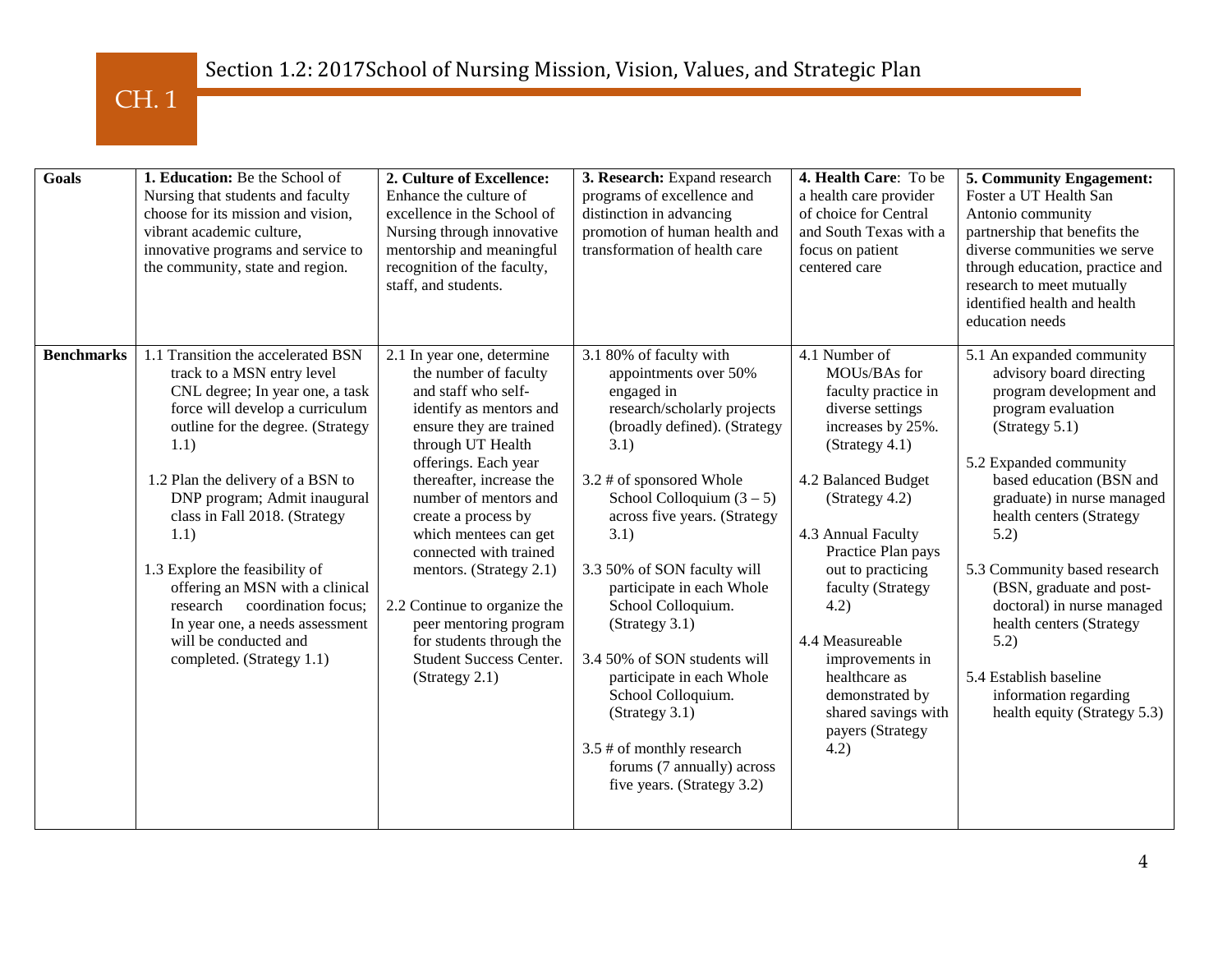| <b>Goals</b>                 | 1. Education: Be the School of<br>Nursing that students and faculty<br>choose for its mission and vision,<br>vibrant academic culture,<br>innovative programs and service to<br>the community, state and region.                                                                                                                                                                                                                                                                                            | 2. Culture of Excellence:<br>Enhance the culture of<br>excellence in the School of<br>Nursing through innovative<br>mentorship and meaningful<br>recognition of the faculty,<br>staff, and students.                                                                                                                                                                                                                                    | 3. Research: Expand research<br>programs of excellence and<br>distinction in advancing<br>promotion of human health and<br>transformation of health care                                                                                                                                                                                                                                                                                                                                                                                          | 4. Health Care: To be<br>a health care provider<br>of choice for Central<br>and South Texas with a<br>focus on patient<br>centered care                                                                                                                                                                                                                            | 5. Community Engagement:<br>Foster a UT Health San<br>Antonio community<br>partnership that benefits the<br>diverse communities we serve<br>through education, practice and<br>research to meet mutually<br>identified health and health<br>education needs |
|------------------------------|-------------------------------------------------------------------------------------------------------------------------------------------------------------------------------------------------------------------------------------------------------------------------------------------------------------------------------------------------------------------------------------------------------------------------------------------------------------------------------------------------------------|-----------------------------------------------------------------------------------------------------------------------------------------------------------------------------------------------------------------------------------------------------------------------------------------------------------------------------------------------------------------------------------------------------------------------------------------|---------------------------------------------------------------------------------------------------------------------------------------------------------------------------------------------------------------------------------------------------------------------------------------------------------------------------------------------------------------------------------------------------------------------------------------------------------------------------------------------------------------------------------------------------|--------------------------------------------------------------------------------------------------------------------------------------------------------------------------------------------------------------------------------------------------------------------------------------------------------------------------------------------------------------------|-------------------------------------------------------------------------------------------------------------------------------------------------------------------------------------------------------------------------------------------------------------|
| <b>Benchmarks</b><br>(cont.) | 1.4 Ascertain Opportunities for<br>graduate programs that address<br>poor maternal-newborn<br>outcomes (such as nurse<br>midwifery, neonatal nurse<br>practitioner); In year one, an<br>inventory of opportunities will<br>be catalogued and the best path<br>for future program<br>development will be<br>determined. (Strategy 1.1)<br>1.5 Enhance student and faculty<br>recruitment efforts to foster a<br>diverse and inclusive<br>community that is<br>representative of the population<br>served; In | 2.3 Increase the number of<br>events offered above<br>baseline numbers and<br>improve findings from<br>the staff and faculty<br>communication surveys.<br>(Strategies 2.2 and 2.3)<br>2.4 In year one, determine<br>the baseline<br>participation in faculty<br>development, staff<br>development, and high-<br>impact learning<br>opportunities for<br>students. Increase<br>participation each year<br>thereafter. (Strategy<br>(2.4) | 3.6 75% of full time faculty<br>present at a conference<br>annually. (Strategy 3.2)<br>3.7 100% of current research<br>teams having some source<br>of funding will support<br>SON team member<br>engagement as PIs or Co-Is<br>on additional thematically<br>focused applications for<br>funding that<br>3.8 25% of tenure track faculty<br>submit at least one grant<br>proposal annually as PI or<br>Co-I. (Strategy 3.2)<br>3.9 100% of tenure track<br>faculty submit at least two<br>manuscripts for publication<br>annually. (Strategy 3.2) | 4.5 Receive PCMH<br>Recognition by<br>March 2019<br>(Strategy 4.2)<br>4.6 One additional<br>clinical site<br>providing<br>integrated primary<br>care services<br>(Strategy 4.3)<br>4.7 Receive PCMH<br>Recognition by<br>March 2019<br>(Strategy 4.2)<br>4.8 One additional<br>clinical site<br>providing<br>integrated primary<br>care services<br>(Strategy 4.3) | 5.5 Application of nurse<br>managed model in one<br>additional community<br>based clinical site (Strategy<br>5.3)                                                                                                                                           |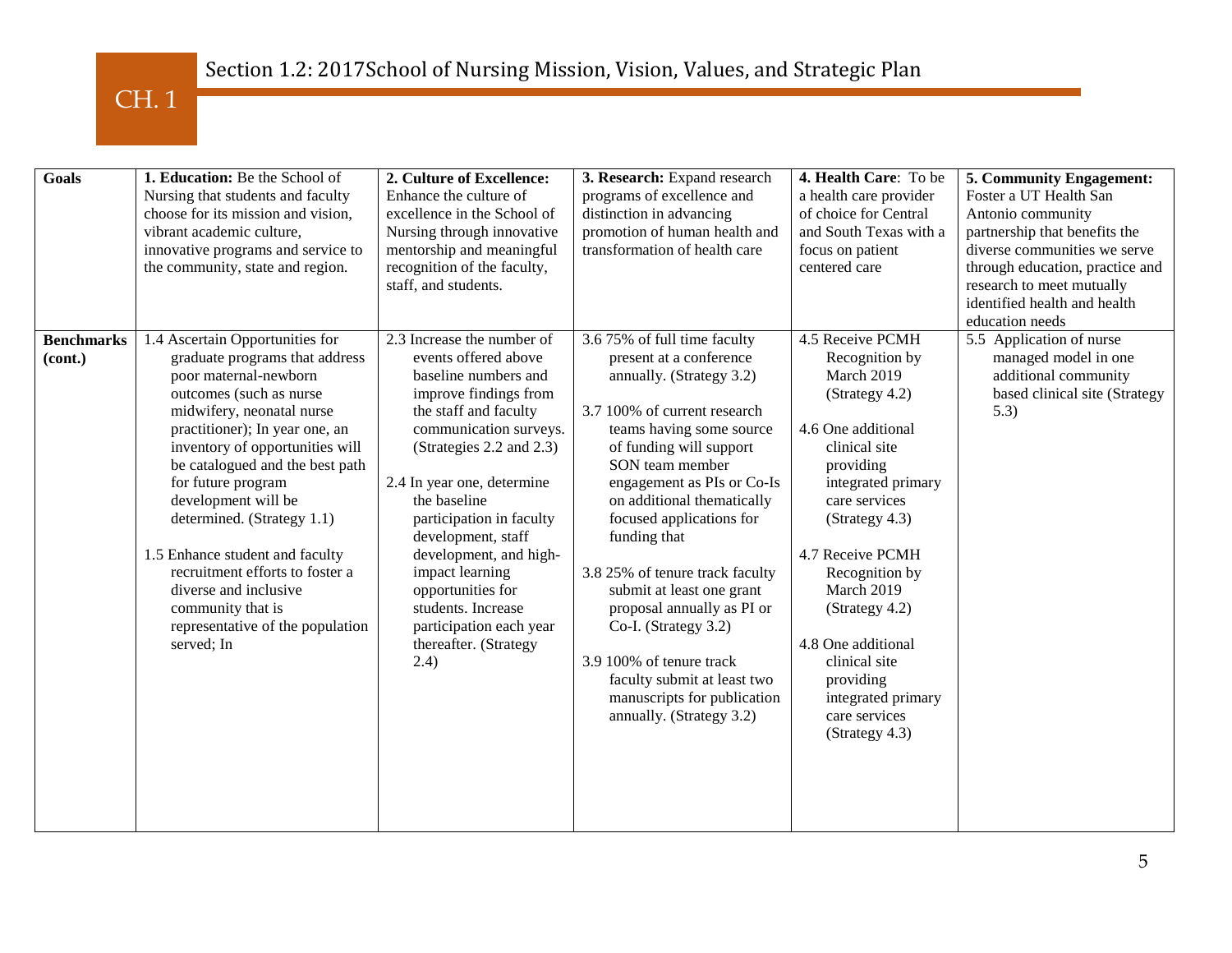| <b>Goals</b>                 | 1. Education: Be the School of<br>Nursing that students and faculty<br>choose for its mission and vision,<br>vibrant academic culture,<br>innovative programs and service to<br>the community, state and region.                                                                                                                                                                                                                                                                                                                                                                                                                                                                                             | 2. Culture of Excellence:<br>Enhance the culture of<br>excellence in the School of<br>Nursing through innovative<br>mentorship and meaningful<br>recognition of the faculty,<br>staff, and students.                                              | 3. Research: Expand research<br>programs of excellence and<br>distinction in advancing<br>promotion of human health and<br>transformation of health care | 4. Health Care: To be<br>a health care provider<br>of choice for Central<br>and South Texas with a<br>focus on patient<br>centered care | 5. Community Engagement:<br>Foster a UT Health San<br>Antonio community<br>partnership that benefits the<br>diverse communities we serve<br>through education, practice and<br>research to meet mutually<br>identified health and health<br>education needs |
|------------------------------|--------------------------------------------------------------------------------------------------------------------------------------------------------------------------------------------------------------------------------------------------------------------------------------------------------------------------------------------------------------------------------------------------------------------------------------------------------------------------------------------------------------------------------------------------------------------------------------------------------------------------------------------------------------------------------------------------------------|---------------------------------------------------------------------------------------------------------------------------------------------------------------------------------------------------------------------------------------------------|----------------------------------------------------------------------------------------------------------------------------------------------------------|-----------------------------------------------------------------------------------------------------------------------------------------|-------------------------------------------------------------------------------------------------------------------------------------------------------------------------------------------------------------------------------------------------------------|
| <b>Benchmarks</b><br>(cont.) | 1.6 In year one, develop a<br>comprehensive recruitment<br>plan utilizing the aggregate<br>faculty benchmarks as a guide<br>for desired faculty<br>characteristics and credentials.<br>(Strategy 1.2)<br>1.7 Maintain a strong continuous<br>evaluation process to sustain<br>the excellence of our<br>educational programs; In year<br>one, improve the completion<br>rate of all evaluative processes<br>within the SON by 10%.<br>(Strategy 1.2)<br>1.8 Strengthen inter-professional<br>team-based learning<br>opportunities across the Health<br>Science Center; In year one,<br>develop and implement a<br>minimum of one inter-<br>professional team-based<br>learning opportunity. (Strategy<br>1.2) | 2.5 Implement a recognition<br>program that allows<br>outstanding faculty,<br>staff and student<br>accomplishments to be<br>celebrated in the first<br>year and maintain the<br>program each year<br>thereafter. (Strategies<br>$2.5$ and $2.6$ ) | 3.10 100% of<br>research/scholarly project<br>teams will include at least<br>one student. (Strategy 3.2)                                                 |                                                                                                                                         |                                                                                                                                                                                                                                                             |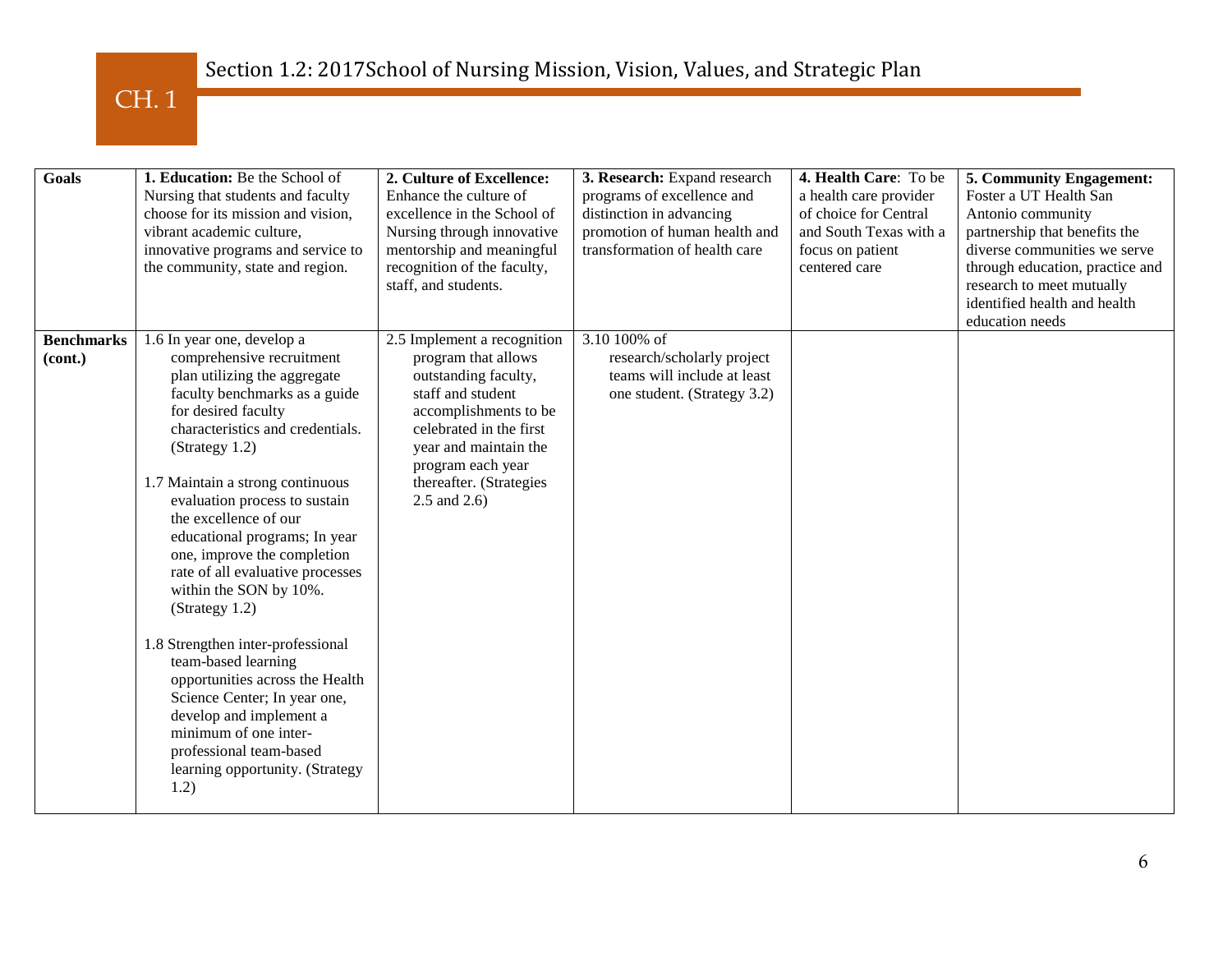| <b>Goals</b>                 | 1. Education: Be the School of<br>Nursing that students and faculty<br>choose for its mission and vision,<br>vibrant academic culture, innovative<br>programs and service to the<br>community, state and region.                                                                                                                                                                                                                                                                                                                                                                                                                                | 2. Culture of Excellence:<br>Enhance the culture of<br>excellence in the School of<br>Nursing through innovative<br>mentorship and meaningful<br>recognition of the faculty, staff,<br>and students.                                                                                                                                                                                                                                                                                                                                             | 3. Research: Expand research<br>programs of excellence and<br>distinction in advancing<br>promotion of human health and<br>transformation of health care | 4. Health Care:<br>To be a health<br>care provider of<br>choice for Central<br>and South Texas<br>with a focus on<br>patient centered<br>care | 5. Community<br><b>Engagement:</b> Foster<br>a UT Health San<br>Antonio community<br>partnership that<br>benefits the diverse<br>communities we serve<br>through education,<br>practice and research<br>to meet mutually<br>identified health and<br>health education<br>needs |
|------------------------------|-------------------------------------------------------------------------------------------------------------------------------------------------------------------------------------------------------------------------------------------------------------------------------------------------------------------------------------------------------------------------------------------------------------------------------------------------------------------------------------------------------------------------------------------------------------------------------------------------------------------------------------------------|--------------------------------------------------------------------------------------------------------------------------------------------------------------------------------------------------------------------------------------------------------------------------------------------------------------------------------------------------------------------------------------------------------------------------------------------------------------------------------------------------------------------------------------------------|----------------------------------------------------------------------------------------------------------------------------------------------------------|-----------------------------------------------------------------------------------------------------------------------------------------------|--------------------------------------------------------------------------------------------------------------------------------------------------------------------------------------------------------------------------------------------------------------------------------|
| <b>Benchmarks</b><br>(cont.) | 1.9 Conceptualize the criteria for<br>clinical site placement; In year<br>one, develop an inventory of non-<br>traditional clinical site<br>opportunities. (Strategy 1.2)<br>1.10 Continue development of DEUs<br>with practice partners; In year<br>one, two new DEUs will be<br>developed. (Strategy 1.3)<br>1.11 Develop a comprehensive<br>simulation program across the<br>undergraduate curriculum; In year<br>one, the simulations committee<br>will develop a plan for the<br>implementation of a<br>comprehensive simulation<br>program in concert with the<br>Associate Dean for<br>Undergraduate Studies and<br>COUS. (Strategy 1.3) | 2.6 50% of all new research<br>grant applications will<br>include collaborative work<br>with HSC population health<br>focused centers and<br>institutes. (Strategy 3.3)<br>2.7 50% of all new research<br>grant applications will focus<br>on studies that advance<br>health services research<br>directed to transform<br>population health and/or<br>healthcare systems.<br>(Strategy 3.4)<br>2.8 50% of research/scholarly<br>project teams will include at<br>least one stakeholder, end<br>user and/or community<br>partner. (Strategy 3.5) |                                                                                                                                                          |                                                                                                                                               |                                                                                                                                                                                                                                                                                |